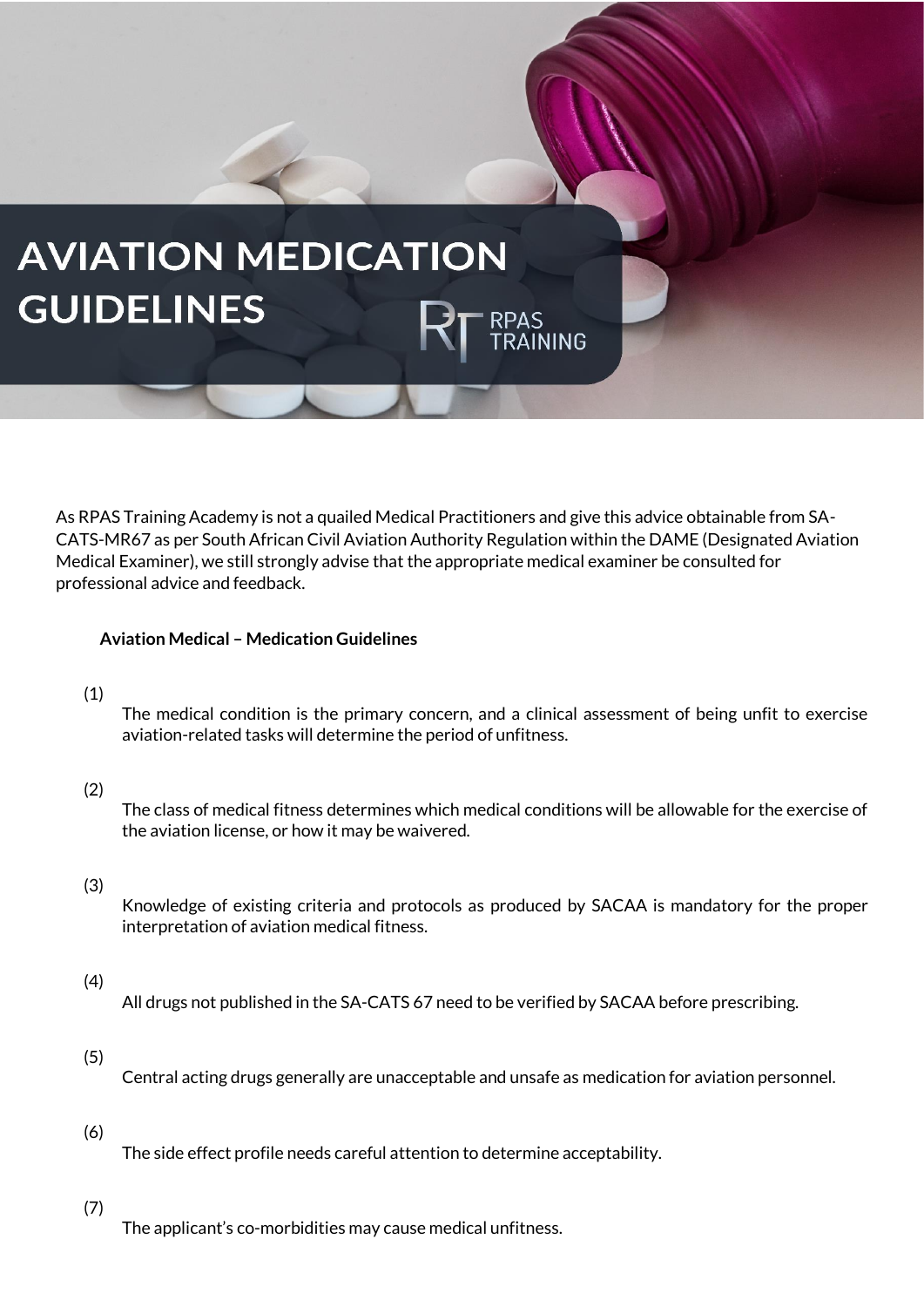The applicant's possible adverse reactions to the medication must be monitored before a decision regarding fitness may be made. The period of being unfit after the use of unacceptable medications largely depends on the manner and time of elimination of the drug.

| <b>Central Nervous System</b>                                                                                                                                   |                                                                          |                                                                                                                                       |                                                                                                                                                                                                                                                                                                                |  |  |
|-----------------------------------------------------------------------------------------------------------------------------------------------------------------|--------------------------------------------------------------------------|---------------------------------------------------------------------------------------------------------------------------------------|----------------------------------------------------------------------------------------------------------------------------------------------------------------------------------------------------------------------------------------------------------------------------------------------------------------|--|--|
| Central nervous system stimulants: All pharmacological in this group are unacceptable. The disease<br>condition per se does preclude aviation-related activity. |                                                                          |                                                                                                                                       |                                                                                                                                                                                                                                                                                                                |  |  |
| <b>Name</b>                                                                                                                                                     | Acceptable                                                               | Unacceptable                                                                                                                          | <b>Comments</b>                                                                                                                                                                                                                                                                                                |  |  |
| Benzodiazepines                                                                                                                                                 | Temazepam                                                                |                                                                                                                                       | No flying within 72 hours; this drug is<br>addictive and should not be used with<br>alcohol at the same time                                                                                                                                                                                                   |  |  |
| Other                                                                                                                                                           | Zopiclone<br>Zolpidem<br>Zaleplon                                        |                                                                                                                                       | Applicants must wait 24-48 hours after<br>these medications have been taken<br>before flying. These drugs must not be<br>used more than twice a week to avoid<br>habituation                                                                                                                                   |  |  |
| Food supplement                                                                                                                                                 |                                                                          | Melatonin (not<br>generally<br>recommended for<br>flight crew and cabin<br>crew)                                                      | If considered, it should be given a 'ground<br>trial' during a period when the crew<br>member will not be engaged in flying<br>duties and any unwanted side effects can<br>be assessed.                                                                                                                        |  |  |
| <b>SSRI</b>                                                                                                                                                     | Fluoxetine<br>Sertraline<br>Citalopram, or<br>Escitalopram<br>Paroxetine |                                                                                                                                       | Selected non-sedating selective<br>serotonin reuptake inhibitors (SSRI)<br>require a minimum of three (3) months<br>grounding period. The Authority will<br>evaluate affected applicants on a case-by<br>case basis and will issue medical<br>certificates based on medical findings,<br>refer to the protocol |  |  |
| <b>Barbiturates</b>                                                                                                                                             |                                                                          | These agents are<br>unacceptable                                                                                                      |                                                                                                                                                                                                                                                                                                                |  |  |
| Anxiolytics                                                                                                                                                     |                                                                          | These agents are<br>unacceptable                                                                                                      |                                                                                                                                                                                                                                                                                                                |  |  |
| Anti-psychotics                                                                                                                                                 |                                                                          | These agents are<br>unacceptable                                                                                                      |                                                                                                                                                                                                                                                                                                                |  |  |
| Anti-epileptics                                                                                                                                                 |                                                                          | These agents are<br>unacceptable to Pilots<br>& ATC<br>Including Gabapentin<br>which is used for<br>conditions other than<br>epilepsy | These medications may be considered<br>for cabin crew, case-case presentation. A<br>3 month stabilisation period is required.<br>Refer to Protocol.                                                                                                                                                            |  |  |
| Anti-Parkinson<br>agents                                                                                                                                        |                                                                          | These agents are<br>unacceptable                                                                                                      |                                                                                                                                                                                                                                                                                                                |  |  |
| Anti-vertigo and<br>anti-emetics                                                                                                                                |                                                                          | These agents are<br>unacceptable                                                                                                      |                                                                                                                                                                                                                                                                                                                |  |  |
| Anti-migraine<br>agents                                                                                                                                         |                                                                          | Maxalt<br>Triptans                                                                                                                    | The underlying condition is disqualifying.<br>The Authority will evaluate affected<br>applicants on a case - by case basis and<br>will issue medical certificates based on<br>the medical findings.<br>Applicants allowed on these medications<br>may not fly for 24 hours after being                         |  |  |

(8)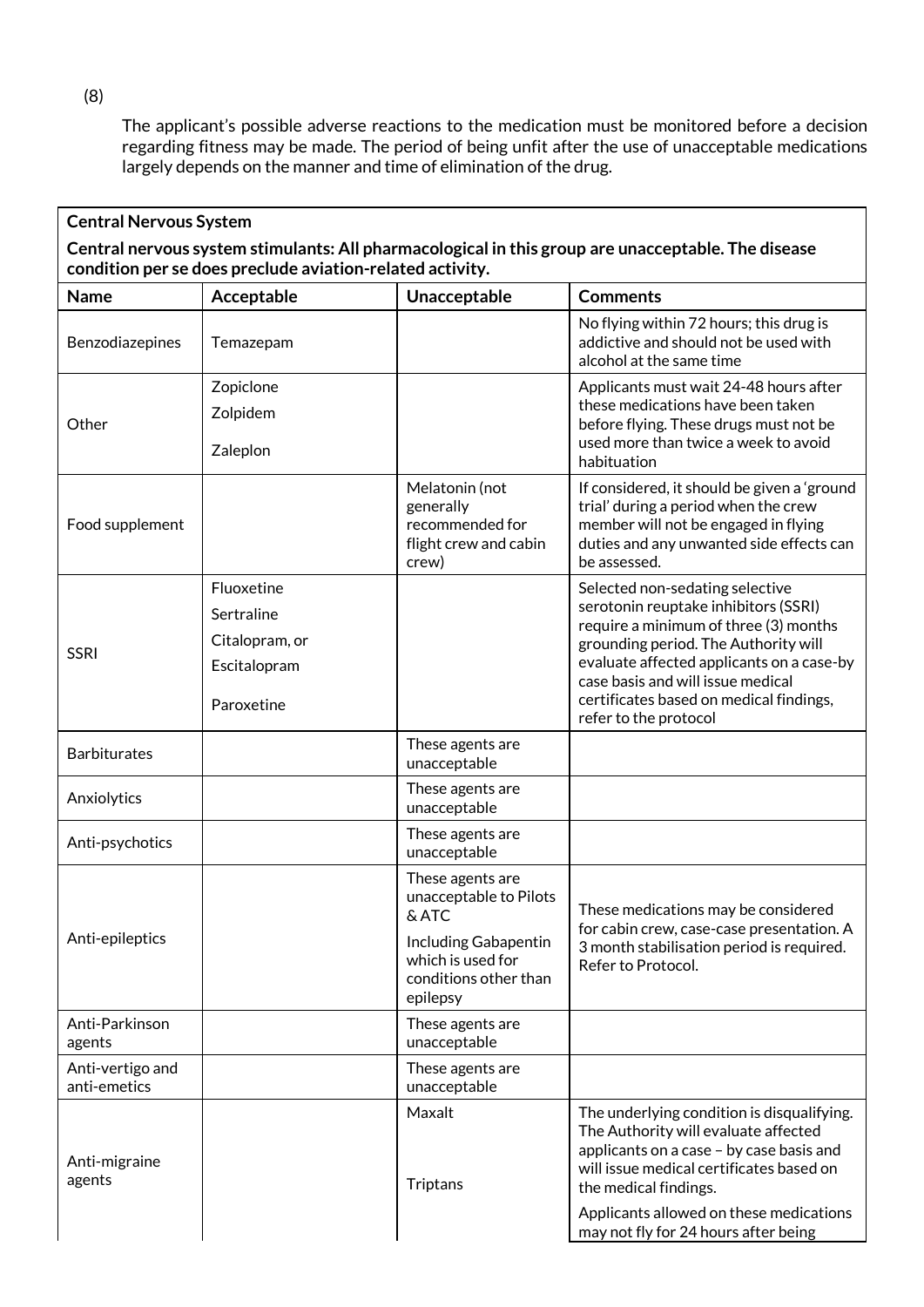|                                           |                                             |                                  | treated with these medications. Beta<br>blockers may be considered acceptable<br>for prophylaxis. Refer to Protocol                                                                                                                                                                                    |
|-------------------------------------------|---------------------------------------------|----------------------------------|--------------------------------------------------------------------------------------------------------------------------------------------------------------------------------------------------------------------------------------------------------------------------------------------------------|
| Alzheimer's<br>disease                    |                                             | These agents are<br>unacceptable |                                                                                                                                                                                                                                                                                                        |
| Anaesthetics                              | Acceptable                                  |                                  | A minimum of 24 hours following local or<br>regional (including dental) anaesthetics.<br>(The condition for which the anaesthetic<br>has been administered must also be<br>considered prior to returning an<br>individual to flying or controlling duties).                                            |
|                                           |                                             |                                  | A minimum of 72 hours following<br>general, spinal or epidural anaesthetic.<br>This proscription includes drug-induced<br>sedation. (The condition for which the<br>anaesthetic has been administered must<br>also be considered prior to returning an<br>individual to flying or controlling duties). |
|                                           | <b>ANALGESICS &amp; ANTI-INFLAMMATORIES</b> |                                  |                                                                                                                                                                                                                                                                                                        |
|                                           | Acceptable                                  | Unacceptable                     |                                                                                                                                                                                                                                                                                                        |
|                                           |                                             | Morphine                         |                                                                                                                                                                                                                                                                                                        |
|                                           |                                             | Codeine                          | Central acting, analgesics and narcotics                                                                                                                                                                                                                                                               |
| <b>Central Nervous</b><br>System          |                                             | Codethyline                      | /opioid, analgesics are strictly                                                                                                                                                                                                                                                                       |
|                                           |                                             | Cocaine                          | incompatible with flying status.                                                                                                                                                                                                                                                                       |
|                                           |                                             | Cannabis                         |                                                                                                                                                                                                                                                                                                        |
|                                           |                                             | Doxylamine                       |                                                                                                                                                                                                                                                                                                        |
|                                           |                                             | Promethazine                     |                                                                                                                                                                                                                                                                                                        |
|                                           |                                             | Meprobamate                      |                                                                                                                                                                                                                                                                                                        |
|                                           |                                             | Orphenadrine                     |                                                                                                                                                                                                                                                                                                        |
|                                           |                                             | Propoxyphene                     |                                                                                                                                                                                                                                                                                                        |
|                                           |                                             | Diphenhydramine                  |                                                                                                                                                                                                                                                                                                        |
|                                           |                                             | Tramadol                         |                                                                                                                                                                                                                                                                                                        |
| <b>NSAIDS</b><br>Peripheral<br>analgesics | Acetyl Salicylic Acid                       |                                  |                                                                                                                                                                                                                                                                                                        |
| Non-Selective<br>Cox-Inhibitors           | Acceptable                                  | Unacceptable                     |                                                                                                                                                                                                                                                                                                        |
| Acetaminophen                             | Paracetamol                                 | Sulindac<br>Phenlybutazone       |                                                                                                                                                                                                                                                                                                        |
| Salicylates                               | Acetyl Salicylic Acid                       |                                  | These substances, prescribed for short                                                                                                                                                                                                                                                                 |
|                                           | Ibuprofen                                   |                                  | periods at moderate doses, may be                                                                                                                                                                                                                                                                      |
|                                           | Naproxen                                    |                                  | compatible with flying status if the                                                                                                                                                                                                                                                                   |
| Propionic acid                            | Fenoprofen                                  |                                  | condition which justifies their<br>prescription is itself compatible with                                                                                                                                                                                                                              |
| derivatives                               | Ketoprofen                                  |                                  | flying status.                                                                                                                                                                                                                                                                                         |
|                                           | Flurbiprofen                                |                                  |                                                                                                                                                                                                                                                                                                        |
|                                           | Indomethacin                                |                                  |                                                                                                                                                                                                                                                                                                        |
| Acetic acid<br>derivatives                | Ketorolac                                   |                                  |                                                                                                                                                                                                                                                                                                        |
|                                           | Diclofenac Nabumetone                       |                                  |                                                                                                                                                                                                                                                                                                        |
| Enolic acid                               | Piroxicam                                   |                                  |                                                                                                                                                                                                                                                                                                        |
| (Oxicam)                                  | Meloxicam                                   |                                  |                                                                                                                                                                                                                                                                                                        |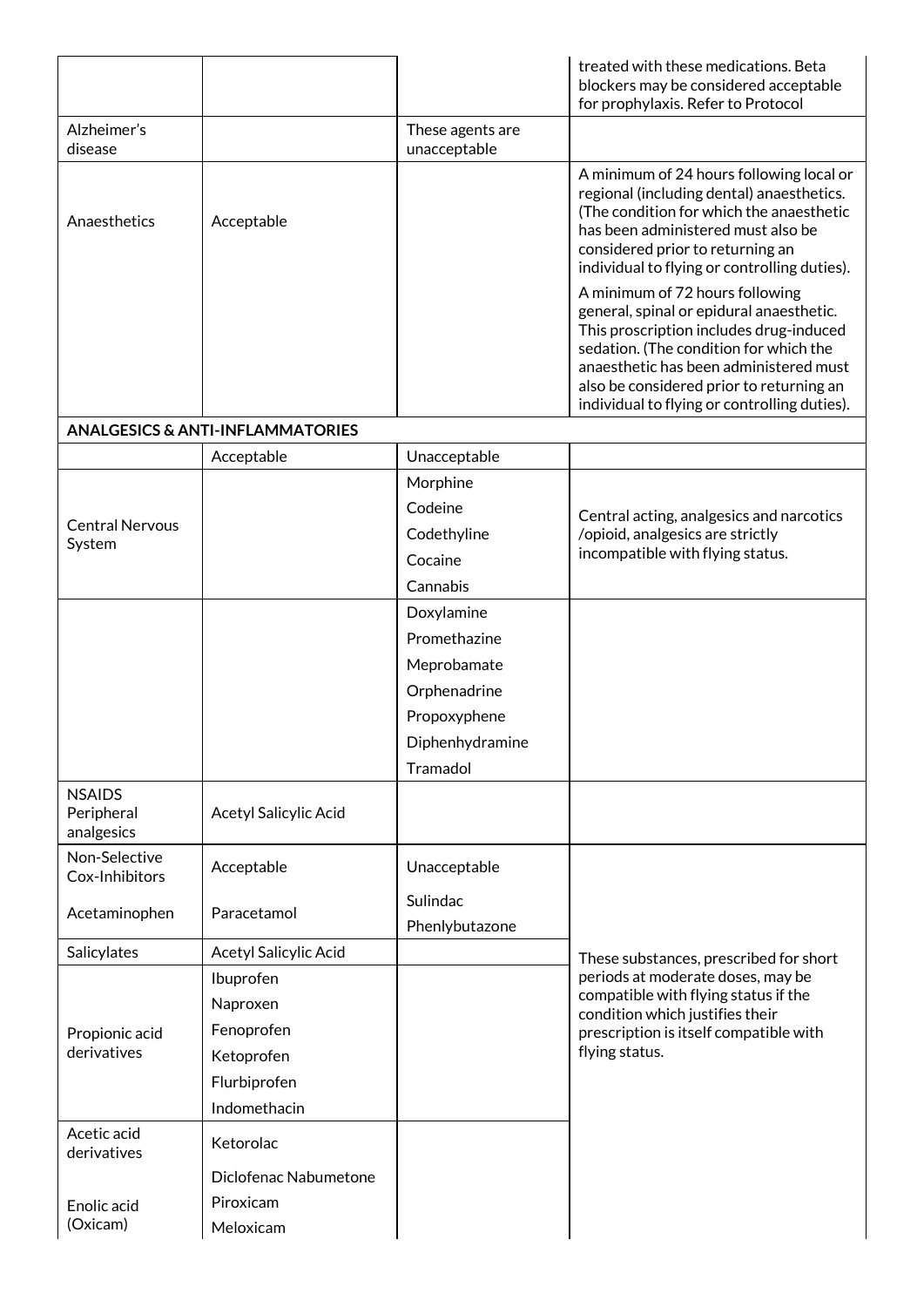|                               | Tenoxicam                        |                                              |                                                                                                                                                                                                                            |
|-------------------------------|----------------------------------|----------------------------------------------|----------------------------------------------------------------------------------------------------------------------------------------------------------------------------------------------------------------------------|
|                               | Lornoxicam                       |                                              |                                                                                                                                                                                                                            |
|                               | Mefenamic acid                   |                                              |                                                                                                                                                                                                                            |
|                               | Meclofenamic acid                |                                              |                                                                                                                                                                                                                            |
| Fenamic acid<br>derivatives   | Flufenamic acid                  |                                              |                                                                                                                                                                                                                            |
|                               | Tolfenamic acid                  |                                              |                                                                                                                                                                                                                            |
| <b>COX Inhibitors</b>         | Meloxicam                        |                                              |                                                                                                                                                                                                                            |
|                               | Celecoxib                        |                                              |                                                                                                                                                                                                                            |
| Selective COX2<br>inhibitors  | Etoricoxib                       |                                              |                                                                                                                                                                                                                            |
|                               | Parecoxib                        |                                              |                                                                                                                                                                                                                            |
| <b>Musculoskeletal Agents</b> |                                  |                                              |                                                                                                                                                                                                                            |
| Anti-Gout                     | Allopurinol                      | Colchicine                                   | This medication may be acceptable, each<br>application will be considered on a case-<br>by-case basis<br>Flying prohibited while on colchicine.<br>Stable GIT must be demonstrated after<br>discontinuation of colchicine. |
| Topical agents                | These agents are<br>acceptable   |                                              |                                                                                                                                                                                                                            |
| Gold                          |                                  | These agents are<br>unacceptable             |                                                                                                                                                                                                                            |
|                               | Bisphosphonates                  |                                              |                                                                                                                                                                                                                            |
|                               | Alendronate                      |                                              |                                                                                                                                                                                                                            |
|                               | Risedronate                      |                                              |                                                                                                                                                                                                                            |
|                               | Calcium and Vit D<br>supplements |                                              |                                                                                                                                                                                                                            |
|                               | Other drugs:                     |                                              |                                                                                                                                                                                                                            |
| Osteoporosis                  | Selective oestrogen<br>receptor  |                                              | Reserved on a case-by-by case basis                                                                                                                                                                                        |
|                               | Modulators                       |                                              |                                                                                                                                                                                                                            |
|                               | -Raloxifene                      |                                              |                                                                                                                                                                                                                            |
|                               | Parathyroid hormone              |                                              |                                                                                                                                                                                                                            |
|                               | Teriparatide                     |                                              |                                                                                                                                                                                                                            |
|                               |                                  | Sympathomimetics                             |                                                                                                                                                                                                                            |
|                               |                                  | Sympatholytics                               | All centrally acting agents are                                                                                                                                                                                            |
| Autonomic                     |                                  | Cholinergic                                  | unacceptable                                                                                                                                                                                                               |
|                               |                                  | Anti-cholinergics                            |                                                                                                                                                                                                                            |
| <b>Autacoids</b>              |                                  |                                              |                                                                                                                                                                                                                            |
|                               | Ebastine                         |                                              | Sedating oral antihistamines are not                                                                                                                                                                                       |
|                               | Loratadine                       |                                              | authorised for flying personnel and                                                                                                                                                                                        |
| Antihistamines                | Desloratadine                    |                                              | incompatible with flying status. New<br>generation, non-sedating oral (e.g.                                                                                                                                                |
|                               | Acrivastine                      |                                              | fexofenadine) and topical antihistamines                                                                                                                                                                                   |
|                               | Fexofenadine                     |                                              | may be acceptable.                                                                                                                                                                                                         |
|                               |                                  | All agents in this group<br>are unacceptable |                                                                                                                                                                                                                            |
| Serotonin                     |                                  | Methysergide,                                |                                                                                                                                                                                                                            |
| antagonists                   |                                  | Cyproheptadine                               |                                                                                                                                                                                                                            |
|                               |                                  | Pizotifen                                    |                                                                                                                                                                                                                            |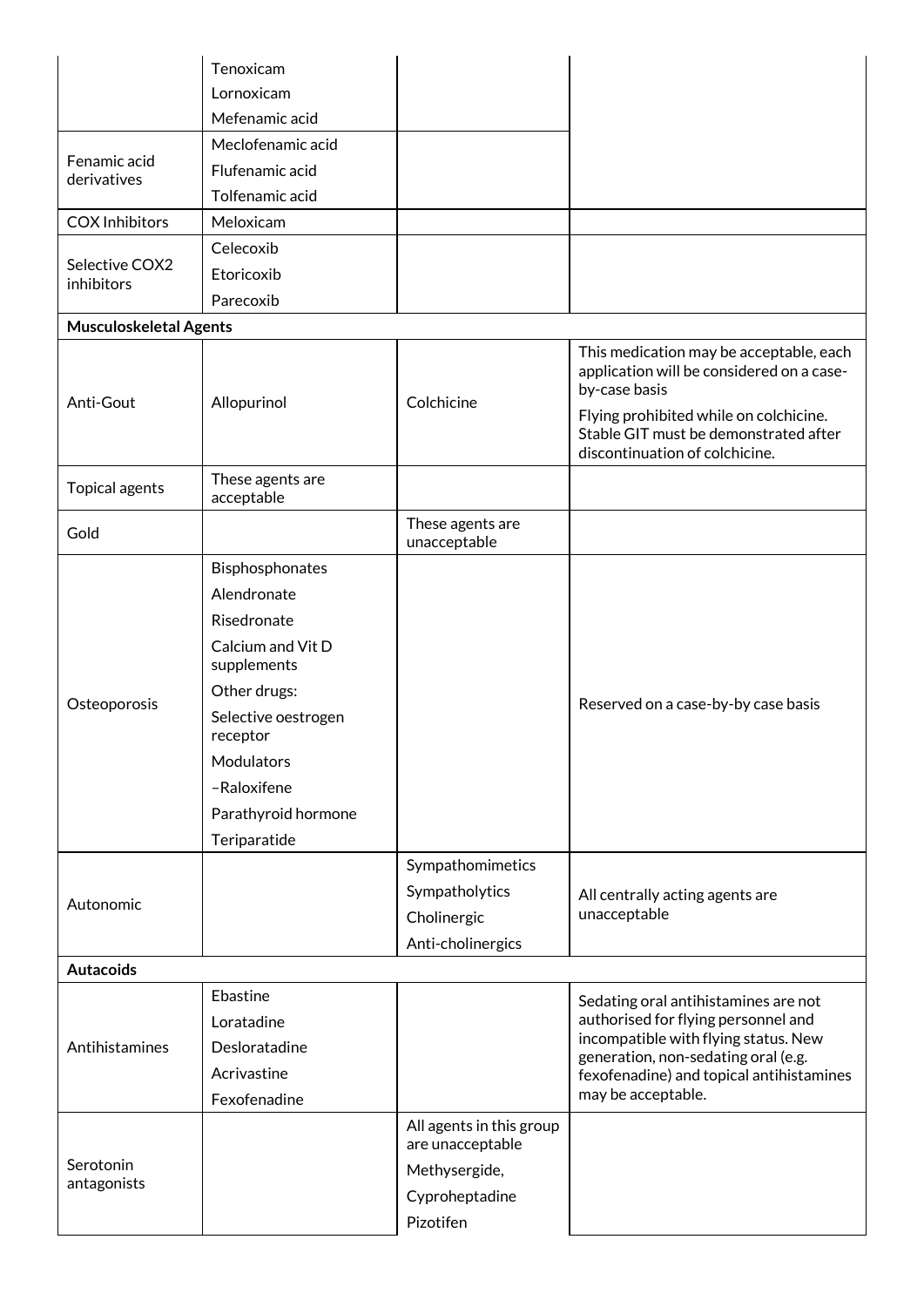|                                                               |                                      | Ondansetron                                                      |                                                                                                                                                      |
|---------------------------------------------------------------|--------------------------------------|------------------------------------------------------------------|------------------------------------------------------------------------------------------------------------------------------------------------------|
|                                                               |                                      | Grinesatron                                                      |                                                                                                                                                      |
| Neurokinin1                                                   |                                      | All agents in this group<br>are unacceptable                     | Novel class of medications that                                                                                                                      |
| (NK1) Antagonists                                             |                                      | Aprepitant                                                       | possesses unique antidepressant,<br>anxiolytic, and antiemetic properties                                                                            |
|                                                               |                                      | Casopitant                                                       |                                                                                                                                                      |
| <b>Cardio-Vascular Agents</b>                                 |                                      |                                                                  |                                                                                                                                                      |
| Positive Inotropic<br>Agents                                  |                                      | All agents in this group<br>are unacceptable                     |                                                                                                                                                      |
| Anti-Arrhythmic                                               |                                      |                                                                  | Case-by case presentation, individual<br>medical may be considered                                                                                   |
| Anticoagulants                                                | Rivaroxabin Dabigatran               |                                                                  | The underlying condition should be<br>assessed on a case by case basis                                                                               |
| Anti-Hypertensives                                            |                                      |                                                                  |                                                                                                                                                      |
| Central acting<br>sympathetic<br>nervous system<br>inhibitors |                                      | All agents in this group<br>are unacceptable                     |                                                                                                                                                      |
|                                                               |                                      |                                                                  | All L.U.T.S cases - cases presentation,<br>individual medication will be considered.                                                                 |
| Alpha-receptor<br>blockers                                    | Tamsulosin - e.g. Tamsul             | All other agents in this<br>group are<br>unacceptable            | An applicant on Tamsulosin shall be<br>monitored for postural hypotension with<br>every medical as per underlying<br>condition protocol requirements |
| Beta-receptor<br>blockers                                     | Atenolol<br>Metoprolol<br>Bisoprolol | Non-selective drugs<br>are unacceptable                          | Cardio-selective beta blockers are<br>acceptable, but no longer first line or<br>choice.                                                             |
| Sympathetic<br>nervous blockers                               |                                      | These drugs are<br>unacceptable as they<br>may impair alertness. |                                                                                                                                                      |
| Direct-acting<br>vasodilators                                 |                                      | Dihydralazine<br>Prazosin<br>-Urapidil                           | These drugs are unacceptable because<br>they frequently have adverse side effects<br>such as orthostatic hypotension.                                |
|                                                               | Diltiazem                            |                                                                  |                                                                                                                                                      |
|                                                               | Verapamil                            |                                                                  | These medications may be compatible                                                                                                                  |
|                                                               | Nicardipine                          |                                                                  | with flying status. They may induce<br>peripheral oedema or headache, but they                                                                       |
| Calcium channel                                               | Nitrendipine                         | Short acting<br>Nifedipines are                                  | are generally well tolerated. Preference                                                                                                             |
| blockers                                                      | Long-acting                          | unacceptable.                                                    | shall be given to medications with the<br>most flexible use.                                                                                         |
|                                                               | Nifedipine                           |                                                                  | If used for angina these medications are<br>not compatible with flying status.                                                                       |
|                                                               | Captopril                            |                                                                  |                                                                                                                                                      |
|                                                               | Enalapril                            |                                                                  |                                                                                                                                                      |
|                                                               | Lisinopril                           |                                                                  |                                                                                                                                                      |
| <b>ACE</b> inhibitors                                         | Benazepril                           |                                                                  |                                                                                                                                                      |
|                                                               | Fosinopril                           |                                                                  |                                                                                                                                                      |
|                                                               | Perindopril                          |                                                                  |                                                                                                                                                      |
|                                                               | Quinapril                            |                                                                  |                                                                                                                                                      |
|                                                               | Ramipril                             |                                                                  |                                                                                                                                                      |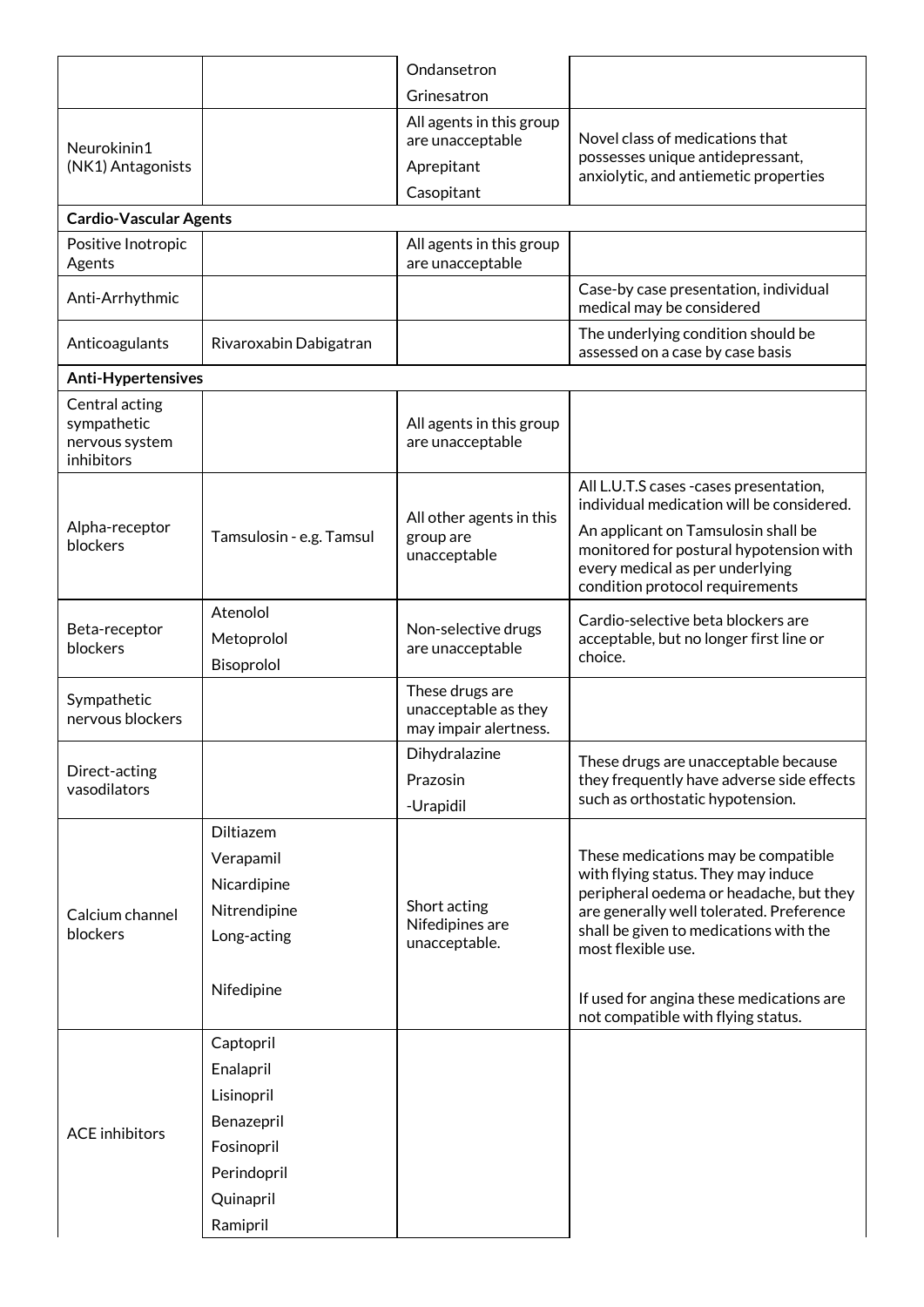|                                  | Candesartan                                          |                                 |                                                                                                                     |
|----------------------------------|------------------------------------------------------|---------------------------------|---------------------------------------------------------------------------------------------------------------------|
|                                  | Eprosartan                                           |                                 |                                                                                                                     |
| Angiotensin                      | Irbesartan                                           |                                 |                                                                                                                     |
| receptor<br>antagonists          | Losartan                                             |                                 |                                                                                                                     |
|                                  | Telmisartan                                          |                                 |                                                                                                                     |
|                                  | Valsartan                                            |                                 |                                                                                                                     |
| Anti-anginal agent               |                                                      |                                 | Angina pectoris per se is disqualifying.                                                                            |
|                                  | Hydrochlorothiazide (<                               | Furosemide                      |                                                                                                                     |
|                                  | 25 mg/day)                                           | Bumetanide                      | Low dose diuretics are acceptable.                                                                                  |
| <b>Diuretics</b>                 | Potassium/magnesium                                  | Torasemide                      | High dose kaliuretic diuretics (> 25 mg                                                                             |
|                                  | sparing diuretics such as<br>amiloride and           | Acetazolamide                   | hydrochlorothiazide or equivalent) are                                                                              |
|                                  | spironolactone                                       | Eplerenone                      | unacceptable.                                                                                                       |
| Other                            |                                                      |                                 |                                                                                                                     |
| vasodilators                     |                                                      |                                 | The indications for use are disqualifying.                                                                          |
| Vasoconstrictors                 |                                                      |                                 | The indications for use are disqualifying.                                                                          |
| Hypolipidaemic agents            |                                                      |                                 |                                                                                                                     |
| appropriate.                     |                                                      |                                 | Dyslipidaemia in flying personnel should be treated in conjunction with an appropriate diet and weight reduction if |
|                                  |                                                      |                                 | Treatment with fibric acids (e.g.                                                                                   |
| <b>Fibrates</b>                  |                                                      |                                 | fenofibrate or gemfibrozil) should be<br>discontinued in the case of                                                |
|                                  |                                                      |                                 | gastrointestinal side effects or elevated                                                                           |
|                                  |                                                      |                                 | transaminase concentration                                                                                          |
|                                  |                                                      | Fluvastatin                     | HMG-CoA reductase inhibitors are                                                                                    |
|                                  |                                                      | Lovastatin                      | acceptable with preference for<br>hydrophilic molecules such as                                                     |
| <b>Statins</b>                   | All except exclusions                                | <b>Combined formulas</b>        | pravastatin rather than lipophilic                                                                                  |
|                                  |                                                      | e.q. Ezetimibe &                | substances such as simvastatin which                                                                                |
|                                  |                                                      | <b>Statins</b>                  | may induce sleep disorders.                                                                                         |
|                                  | Acipimox (niacin<br>derivative) used in low          |                                 |                                                                                                                     |
| Others                           | doses and accepted on a                              |                                 |                                                                                                                     |
|                                  | case-by-case basis.                                  |                                 |                                                                                                                     |
|                                  |                                                      |                                 |                                                                                                                     |
|                                  |                                                      | All agents in this              |                                                                                                                     |
| Plasma expanders                 |                                                      | group are<br>unacceptable       |                                                                                                                     |
|                                  | Anticoagulants-                                      | Haemostatics, the               |                                                                                                                     |
| <b>Blood and</b><br>Haemopoeitic | Warfarin - refer to the                              | indications for use are         |                                                                                                                     |
|                                  | protocol-acceptable                                  | disqualifying                   |                                                                                                                     |
|                                  |                                                      | All agents in this              |                                                                                                                     |
| Fibrinolytics                    |                                                      | group are<br>unacceptable       |                                                                                                                     |
| Haematological                   |                                                      |                                 |                                                                                                                     |
| agents                           | Disprin/Aspirin in low-<br>dose ( $\leq 100$ mg/day) | All agents in this<br>group are |                                                                                                                     |
| inhibitors,                      | acceptable                                           | unacceptable                    |                                                                                                                     |
| Injectables                      |                                                      |                                 |                                                                                                                     |
| Sclerosing                       |                                                      | All agents in this<br>group are |                                                                                                                     |
|                                  |                                                      | unacceptable                    |                                                                                                                     |
|                                  | Prophylactics in                                     |                                 | Anaemia has to be corrected before                                                                                  |
| Haematinics                      | pregnancy are acceptable                             |                                 | consideration.                                                                                                      |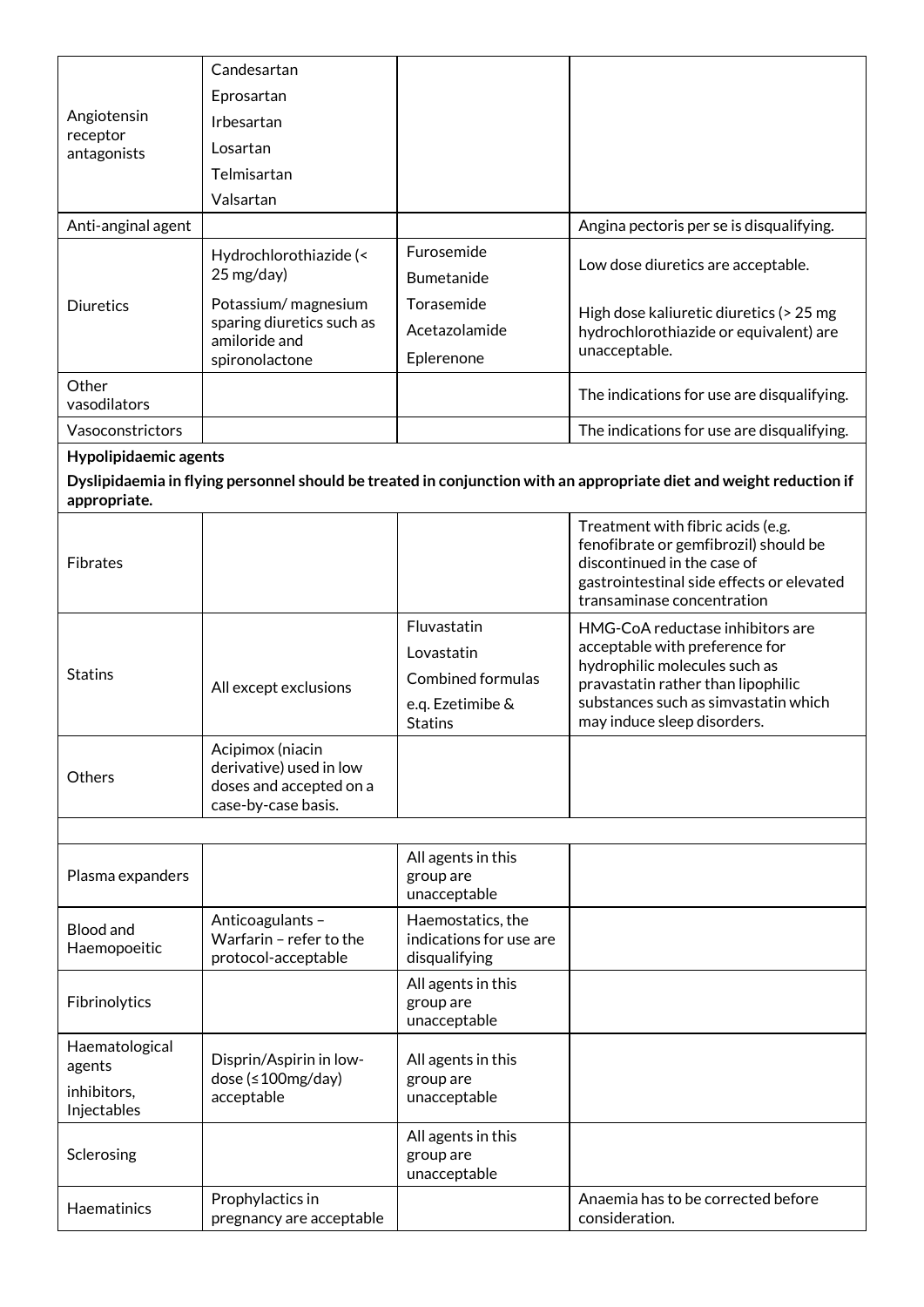| Haemoglobin-<br>based Oxygen<br>carrier |                                                                                                                      | This medication is not<br>considered                                                                                                                                                   |                                                                                                                                                                                                                                                                                                              |
|-----------------------------------------|----------------------------------------------------------------------------------------------------------------------|----------------------------------------------------------------------------------------------------------------------------------------------------------------------------------------|--------------------------------------------------------------------------------------------------------------------------------------------------------------------------------------------------------------------------------------------------------------------------------------------------------------|
| <b>Respiratory System</b>               |                                                                                                                      |                                                                                                                                                                                        |                                                                                                                                                                                                                                                                                                              |
| Coughs and cold                         | Drugs containing only<br>carbocvsteine,<br>guaifenesin or acetyl<br>cysteine without an<br>alcohol base are accepted | Tripolidine<br>Pseudoephedrine<br>Ephedrine<br>Codeine & modified<br>Theophylline<br>Dextromethorphan<br>Diphenhydramine<br>Promethazine<br>Noscapine<br>Phenyltoloxamine<br>Methadone |                                                                                                                                                                                                                                                                                                              |
| <b>Bronchodilators</b>                  | Spiriva                                                                                                              |                                                                                                                                                                                        | Sympathomimetics: The use of Short-<br>acting Beta Agonists (SABA) / Long-<br>acting Beta Agonists (LABA) should be<br>restricted to eight (8) hours or more<br>prior to flying, but may be used in an<br>unusual asthmatic attack in flight to<br>allow the safe completion of the flight.                  |
| Methylxanthines<br>and combinations     |                                                                                                                      | All agents in this<br>group are<br>unacceptable                                                                                                                                        |                                                                                                                                                                                                                                                                                                              |
| Anticholinergic                         |                                                                                                                      | All other agents in this<br>group are<br>unacceptable                                                                                                                                  |                                                                                                                                                                                                                                                                                                              |
| Combinations                            | Only acceptable<br>combinations are<br>Salmeterol with<br>Fluticasone and<br>Budesonide and<br>Formoterol.           |                                                                                                                                                                                        |                                                                                                                                                                                                                                                                                                              |
| Mucolytics                              | Carbocysteine<br>Acetylcysteine<br><b>Bromhexidine</b>                                                               |                                                                                                                                                                                        |                                                                                                                                                                                                                                                                                                              |
| Anti-asthmatics                         | <b>Inhaled Glucocorticoids</b><br>Leucotrine receptor<br>antagonists                                                 |                                                                                                                                                                                        |                                                                                                                                                                                                                                                                                                              |
| Chromones                               | Cromolyn sodium<br>Nedocromil sodium                                                                                 |                                                                                                                                                                                        | The drugs are also called cromoglycates.<br>They are alternative choices when<br>initiating regular controller therapy in<br>patients with mild asthma, although<br>inhaled corticosteroids (ICS) are the<br>preferred agents. They have the<br>advantage of having a lower side effect<br>profile than ICS. |
| Other anti-<br>asthmatics               |                                                                                                                      | All agents in this<br>group are<br>unacceptable                                                                                                                                        |                                                                                                                                                                                                                                                                                                              |
| Surfactants                             |                                                                                                                      | This medication is not<br>compatible with flying.                                                                                                                                      |                                                                                                                                                                                                                                                                                                              |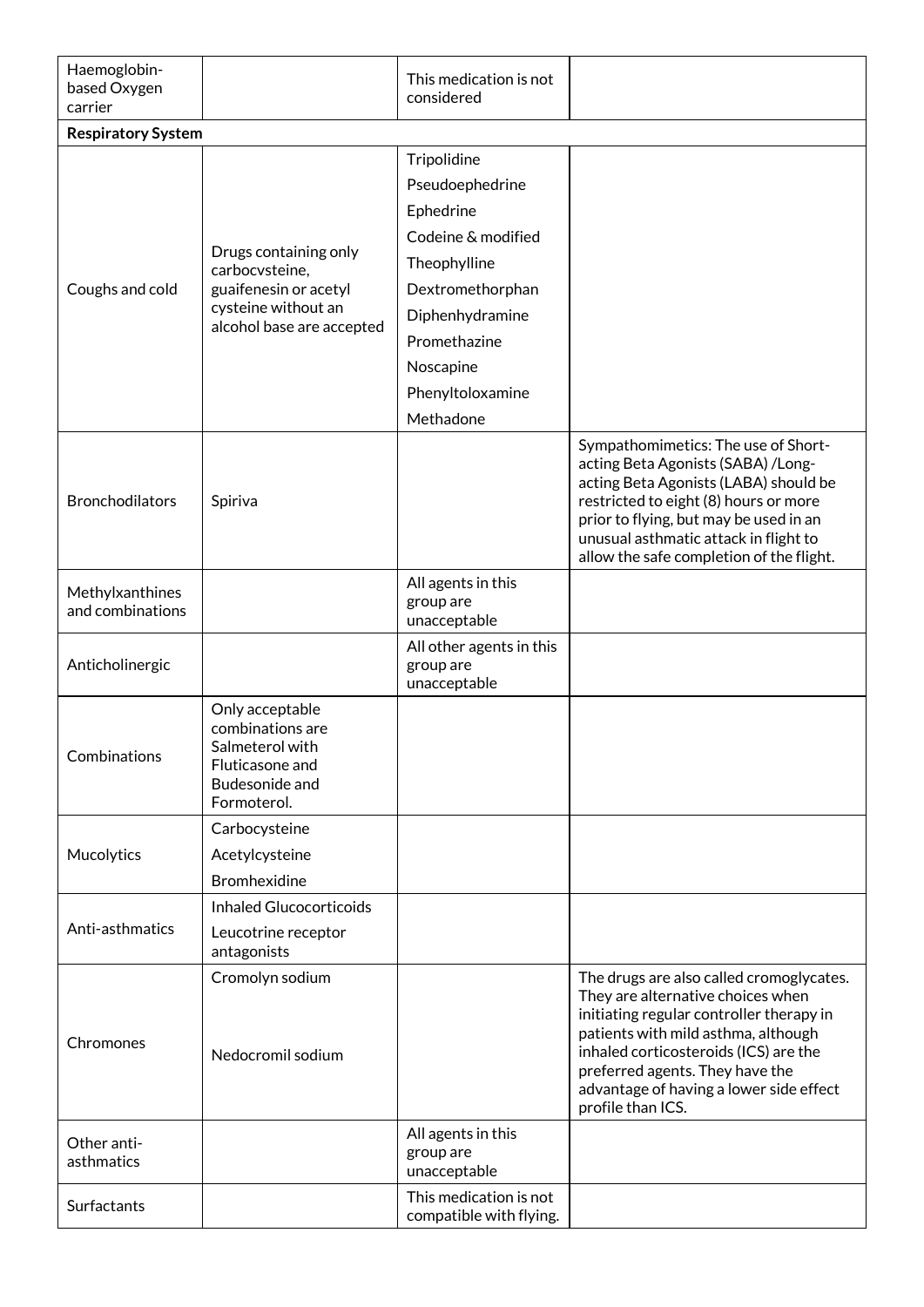| Ear, Nose and Throat                   |                                                                                                                                                                    |                                                                                                                   |                                                                                                                                                                                                                                                                                                                                                                                                                          |  |
|----------------------------------------|--------------------------------------------------------------------------------------------------------------------------------------------------------------------|-------------------------------------------------------------------------------------------------------------------|--------------------------------------------------------------------------------------------------------------------------------------------------------------------------------------------------------------------------------------------------------------------------------------------------------------------------------------------------------------------------------------------------------------------------|--|
| Topical nasal<br>preparations          | These medications are<br>acceptable.                                                                                                                               |                                                                                                                   |                                                                                                                                                                                                                                                                                                                                                                                                                          |  |
| Ear drops and<br>ointments             | These medications are<br>acceptable.                                                                                                                               |                                                                                                                   |                                                                                                                                                                                                                                                                                                                                                                                                                          |  |
| Mouth and Throat<br>preparations       | These medications are<br>acceptable.                                                                                                                               |                                                                                                                   |                                                                                                                                                                                                                                                                                                                                                                                                                          |  |
| <b>Gastro-Intestinal tract</b>         |                                                                                                                                                                    |                                                                                                                   |                                                                                                                                                                                                                                                                                                                                                                                                                          |  |
| Digestants                             | These medications are<br>acceptable.                                                                                                                               |                                                                                                                   |                                                                                                                                                                                                                                                                                                                                                                                                                          |  |
| Appetite<br>suppressants               |                                                                                                                                                                    | All agents in this<br>group are<br>unacceptable                                                                   |                                                                                                                                                                                                                                                                                                                                                                                                                          |  |
| Anti-spasmodics                        | Mebeverine<br>Alverine<br>Peppermint Oil                                                                                                                           | Hyoscine<br>Diphenhidramine<br>Alcohol substrates<br>Belladonna<br>Chlordiazepoxide<br>Propentheline<br>Methixene | Antimuscarinics (e.g. dicyclomicine,<br>mepenzolate, pipenzolate, poldine and<br>propentheline) are used to reduce<br>smooth muscle spasm in non-ulcerative<br>dyspepsia, irritable bowel syndrome and<br>diverticular disease.<br>They all have atropine-like side-effects of<br>confusion, dry mouth, reduced power of<br>accommodation, difficulty with<br>micturition and constipation, which<br>preclude their use. |  |
| <b>Acid reducers</b>                   |                                                                                                                                                                    |                                                                                                                   |                                                                                                                                                                                                                                                                                                                                                                                                                          |  |
| Antacids                               |                                                                                                                                                                    | Magnesium as a single<br>drug is unacceptable.                                                                    |                                                                                                                                                                                                                                                                                                                                                                                                                          |  |
| Antacids and<br>combinations           |                                                                                                                                                                    | Dicyclomine<br>Magnesium dominant<br>drugs<br>Oxethazaine                                                         |                                                                                                                                                                                                                                                                                                                                                                                                                          |  |
| H <sub>2</sub> receptor<br>antagonists | Cimetidine allowable if<br>taken more than 8 hours<br>before aviation activity.<br>Ranitidine allowable if<br>taken more than 12 hours<br>before aviation activity |                                                                                                                   |                                                                                                                                                                                                                                                                                                                                                                                                                          |  |
| Proton pump<br>inhibitors              | Omeprazole                                                                                                                                                         |                                                                                                                   |                                                                                                                                                                                                                                                                                                                                                                                                                          |  |
| Cycloprotective                        |                                                                                                                                                                    | Misoprostol                                                                                                       |                                                                                                                                                                                                                                                                                                                                                                                                                          |  |
|                                        |                                                                                                                                                                    |                                                                                                                   |                                                                                                                                                                                                                                                                                                                                                                                                                          |  |
| Motility<br>enhancers                  |                                                                                                                                                                    | All agents in this<br>group are<br>unacceptable                                                                   |                                                                                                                                                                                                                                                                                                                                                                                                                          |  |
| Laxatives                              |                                                                                                                                                                    | Magnesium salts                                                                                                   |                                                                                                                                                                                                                                                                                                                                                                                                                          |  |
| Antidiarrheal                          | Loperamide not to be<br>taken less than 6 hours<br>before aviation activity.                                                                                       | Codeine phosphate<br>Co phenotrope<br>Morphine<br>Atropine (Lomotil)                                              |                                                                                                                                                                                                                                                                                                                                                                                                                          |  |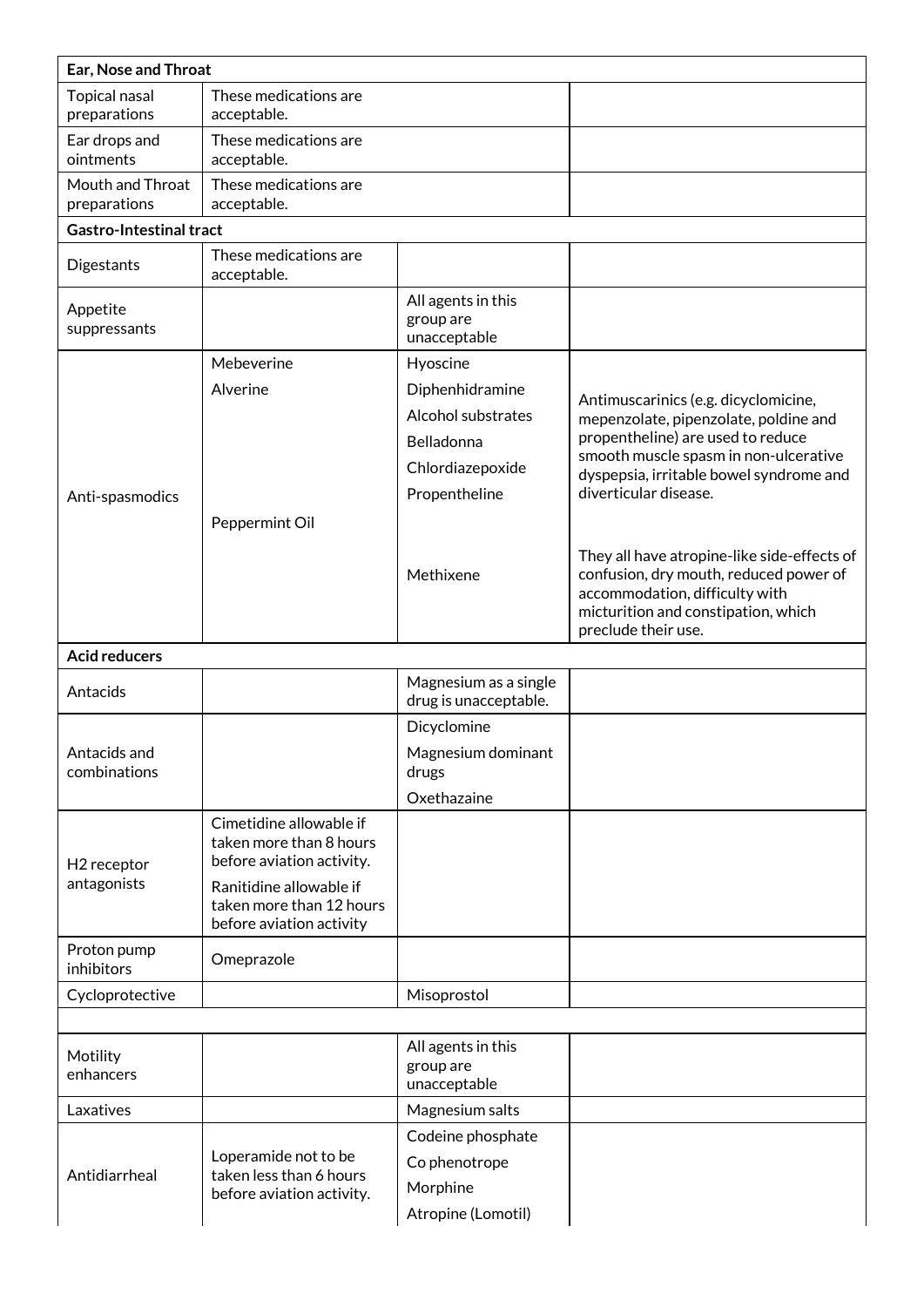|                                                             |                                                                                                                       | Aminopentamide                                             |                                                                                                                                                                                                                                                                                                                                                                                                                                                                                                                                                    |
|-------------------------------------------------------------|-----------------------------------------------------------------------------------------------------------------------|------------------------------------------------------------|----------------------------------------------------------------------------------------------------------------------------------------------------------------------------------------------------------------------------------------------------------------------------------------------------------------------------------------------------------------------------------------------------------------------------------------------------------------------------------------------------------------------------------------------------|
| Liver, gall bladder<br>and bile                             |                                                                                                                       | These agents are<br>unacceptable due to<br>disease profile | Treatment for the dissolution of<br>gallstones is not compatible with flying<br>status as it may cause diarrhoea and<br>cholecystitis.                                                                                                                                                                                                                                                                                                                                                                                                             |
| Suppositories and<br>anal ointments                         | These agents are<br>acceptable                                                                                        |                                                            | Soothing preparations containing<br>bismuth subgallate, zinc oxide and<br>haemamelis often mixed with a small<br>dose of corticosteroid may be acceptable<br>in short courses for topical application.                                                                                                                                                                                                                                                                                                                                             |
| Others                                                      | Sulfasalazine enteric<br>coated may be used with<br>6 monthly ophthalmology<br>reporting, FBC, UKE, and<br>urinalysis | Sibutramine<br>Budesonide<br>Infliximab<br>Orlistat        |                                                                                                                                                                                                                                                                                                                                                                                                                                                                                                                                                    |
|                                                             | Mesalazine                                                                                                            | Humira                                                     | Case-by case presentation, individual<br>medication may be considered                                                                                                                                                                                                                                                                                                                                                                                                                                                                              |
|                                                             |                                                                                                                       |                                                            | Sulfasalazine enteric coated may be used<br>with 6 monthly ophthalmology reporting,<br>FBC, UKE. and urinalysis<br>The use of sulfasalazine in inflammatory                                                                                                                                                                                                                                                                                                                                                                                        |
| Anti-<br>inflammatory<br>agents for Bowel<br><b>Disease</b> | Asacol: (5-aminosalicylic<br>acid)                                                                                    | Salofalk                                                   | bowel disease has declined due mainly to<br>the fact that it yields the metabolite<br>sulfapyridine which gives rise to side-<br>effects such as agranulocytosis and<br>hypospermia. However, the other<br>metabolite of sulfasalazine, 5-<br>aminosalicylic acid (5-ASA) is credited<br>with causing the drug's therapeutic<br>effect. Therefore, 5-ASA and other<br>derivatives of 5-ASA, are now usually<br>preferred and given alone (as<br>mesalazine), despite their increased cost,<br>due to their more favourable side-effect<br>profile. |
|                                                             |                                                                                                                       |                                                            | Sulfasalazine, and its metabolite 5-ASA,<br>are poorly absorbed from the small<br>intestine. Its main mode of action is<br>therefore believed to be inside the<br>intestine. Approximately one third of a<br>dose of sulfasalazine is absorbed from<br>the small intestine. The remaining two<br>thirds pass into the colon where it is split<br>by bacteria into 5-ASA and SP. SP is well<br>absorbed from the colon (estimated<br>bioavailability 60%); 5-ASA is less well<br>absorbed (estimated bioavailability 10%<br>to 30%)                 |
| <b>Antihelmintics</b>                                       |                                                                                                                       |                                                            |                                                                                                                                                                                                                                                                                                                                                                                                                                                                                                                                                    |
| Antihelmintics                                              | Mebendazole<br>Albendazole<br>Praziquantel                                                                            | Piperazine                                                 |                                                                                                                                                                                                                                                                                                                                                                                                                                                                                                                                                    |
| Dermatological                                              |                                                                                                                       |                                                            |                                                                                                                                                                                                                                                                                                                                                                                                                                                                                                                                                    |
| Anti-bacterial<br>antiseptic agents                         | These medications are<br>acceptable.                                                                                  |                                                            |                                                                                                                                                                                                                                                                                                                                                                                                                                                                                                                                                    |
| Anti-parasitics                                             | These medications are<br>acceptable.                                                                                  |                                                            |                                                                                                                                                                                                                                                                                                                                                                                                                                                                                                                                                    |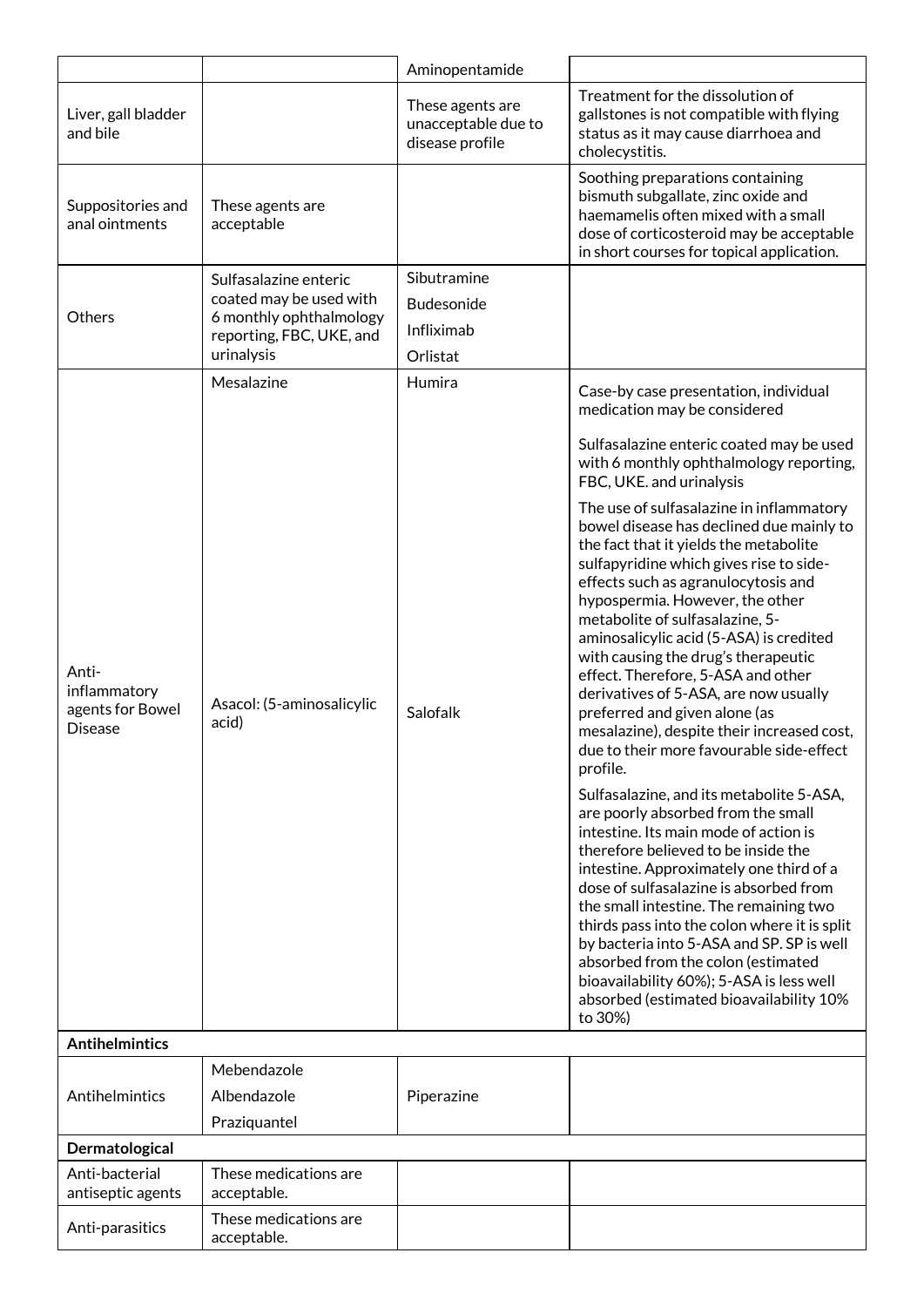| Fungicides                           | These medications are<br>acceptable.                                                                                 |                                                                        |                                                                                                                                                                                                                     |
|--------------------------------------|----------------------------------------------------------------------------------------------------------------------|------------------------------------------------------------------------|---------------------------------------------------------------------------------------------------------------------------------------------------------------------------------------------------------------------|
| Cortico-steroids                     | These medications are<br>acceptable.                                                                                 |                                                                        |                                                                                                                                                                                                                     |
| Psoriasis                            |                                                                                                                      | Systemic Etretinate<br>Acitretin                                       | Systemic etretinate for psoriasis may<br>cause serious drying of the skin and<br>mucosa and particularly of the<br>conjunctival tissues, intensified by flying<br>conditions. It is not recommended for<br>aircrew. |
|                                      |                                                                                                                      | Tretinoin                                                              |                                                                                                                                                                                                                     |
| Acne                                 |                                                                                                                      | Isotretinoin                                                           |                                                                                                                                                                                                                     |
|                                      |                                                                                                                      | Cyproterone acetate                                                    |                                                                                                                                                                                                                     |
|                                      |                                                                                                                      | Minocycline                                                            |                                                                                                                                                                                                                     |
| Melanin inhibitors<br>and stimulants |                                                                                                                      | These medications are<br>unacceptable                                  |                                                                                                                                                                                                                     |
| <b>Emollients and</b><br>Protectives | These medications are<br>acceptable                                                                                  |                                                                        |                                                                                                                                                                                                                     |
| Others                               |                                                                                                                      | Imiquimod                                                              |                                                                                                                                                                                                                     |
|                                      |                                                                                                                      | Minoxidil                                                              |                                                                                                                                                                                                                     |
| <b>OPHTHALMICS</b>                   |                                                                                                                      |                                                                        |                                                                                                                                                                                                                     |
|                                      | Aviation activities only to commence once all visual normality is regained                                           |                                                                        |                                                                                                                                                                                                                     |
| Anti-infective and<br>antiviral      | Chloramphenicol<br>Ciprofloxacin<br>Ofloxacin<br>Oxytetracycline<br><b>Fusidic Acid</b><br>Moxyfloxacin<br>Acyclovir |                                                                        | Anti-infective and anti-inflammatory eye<br>preparations are usually not compatible<br>with flying status due to the underlying<br>condition. The SACAA should be<br>consulted if there is any doubt                |
| Corticoids                           | These medications are<br>acceptable                                                                                  |                                                                        |                                                                                                                                                                                                                     |
| Combinations                         |                                                                                                                      | All treatment<br>containing<br>Aminoglycosides are<br>unacceptable     |                                                                                                                                                                                                                     |
| Decongestants                        |                                                                                                                      | These medications are<br>unacceptable.                                 |                                                                                                                                                                                                                     |
| Mydriatics                           |                                                                                                                      | These agents are<br>unacceptable                                       |                                                                                                                                                                                                                     |
| Others                               |                                                                                                                      | Injectables<br>Verteporfin                                             |                                                                                                                                                                                                                     |
| <b>Urinary System</b>                |                                                                                                                      |                                                                        |                                                                                                                                                                                                                     |
| Anti-diuretics                       |                                                                                                                      | This medication is not<br>compatible with flying                       |                                                                                                                                                                                                                     |
| Urinary alkalinizes                  |                                                                                                                      | The chronic use of this<br>medication is not<br>compatible with flying |                                                                                                                                                                                                                     |
| Urinary<br>antiseptics               | Tamsulosin                                                                                                           | Pipemidic acid<br>Nalidixic acid<br>Lanthanum<br>Flavoxate             |                                                                                                                                                                                                                     |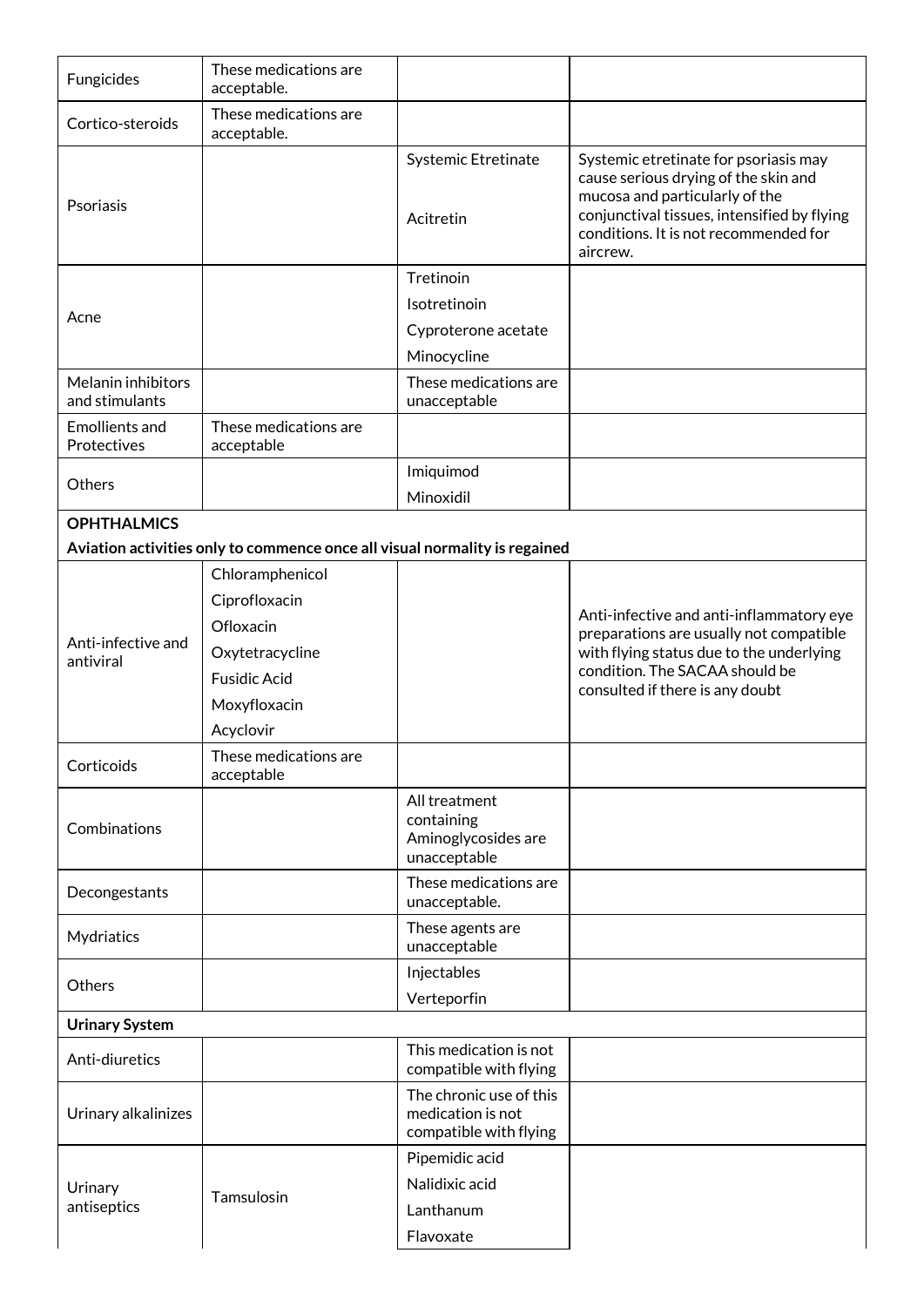| Others                           | Tamsulosin                          | Lanthanum                        |                                                                                                                                                                                                          |
|----------------------------------|-------------------------------------|----------------------------------|----------------------------------------------------------------------------------------------------------------------------------------------------------------------------------------------------------|
|                                  |                                     | Flavoxate                        |                                                                                                                                                                                                          |
| <b>Genital System</b>            |                                     |                                  |                                                                                                                                                                                                          |
| Contraceptives                   | These medications are<br>acceptable |                                  |                                                                                                                                                                                                          |
| Vaginal<br>Preparations          | These medications are<br>acceptable |                                  |                                                                                                                                                                                                          |
| Oxytocics                        |                                     | These agents are<br>unacceptable |                                                                                                                                                                                                          |
| <b>Uterine</b><br>antispasmodics |                                     | These agents are<br>unacceptable |                                                                                                                                                                                                          |
| Sexual<br>dysfunction            |                                     |                                  | Temporary colour vision disturbance<br>have been reported after the use of<br>phosphodiesterase-type-5 inhibitors (e.g.<br>vardenafil, sildenafil). 72 hours should<br>elapse after use prior to flying. |

| <b>Anti-Microbials</b> |                                   |                 |                                                                                                       |
|------------------------|-----------------------------------|-----------------|-------------------------------------------------------------------------------------------------------|
|                        | Beta-lactams,                     | Telithromycin   |                                                                                                       |
|                        | Erythromycin(short<br>course)     | Roxithromycin   |                                                                                                       |
|                        | Azithromycin (short<br>course)    |                 |                                                                                                       |
|                        | Other Macrolides,                 |                 |                                                                                                       |
|                        | Chloramphenicols                  |                 | All antibiotics should be used for 48 hours                                                           |
| Anti-Microbials        | Sulphonamides and<br>combinations |                 | without any side effects before commencing<br>aviation activities. Injectables are not<br>acceptable. |
|                        | Quinolones                        | Aminoglycosides |                                                                                                       |
|                        | Clindamycin(short<br>course)      |                 |                                                                                                       |
|                        | Na-Fusidate                       |                 |                                                                                                       |
|                        | Fosfomycin                        |                 |                                                                                                       |
|                        | Doxycycline                       |                 |                                                                                                       |
| Anti-viral agents      | Acyclovir                         |                 | Anti-Retroviral to be considered on a case-by-<br>case basis                                          |
| Anti-fungal agents     |                                   |                 |                                                                                                       |
|                        | Fluconazole                       |                 |                                                                                                       |
|                        | Itraconazole                      |                 |                                                                                                       |
| Anti-fungal agents     | Nystatin                          |                 |                                                                                                       |
|                        | Terbinafine                       |                 |                                                                                                       |
|                        | Griseofulvin                      |                 |                                                                                                       |
|                        | Ketoconazole                      |                 |                                                                                                       |
| Anti-protozoa agents   |                                   |                 |                                                                                                       |
|                        | Metronidazole                     | Pirimethamine   |                                                                                                       |
| Anti-protozoa agents   | Atovaquone                        | Tinidazole      |                                                                                                       |
|                        | Chloroquine                       | Halofantrine    |                                                                                                       |
|                        |                                   | Mefloquine      |                                                                                                       |
| Anti-retroviral agents |                                   |                 |                                                                                                       |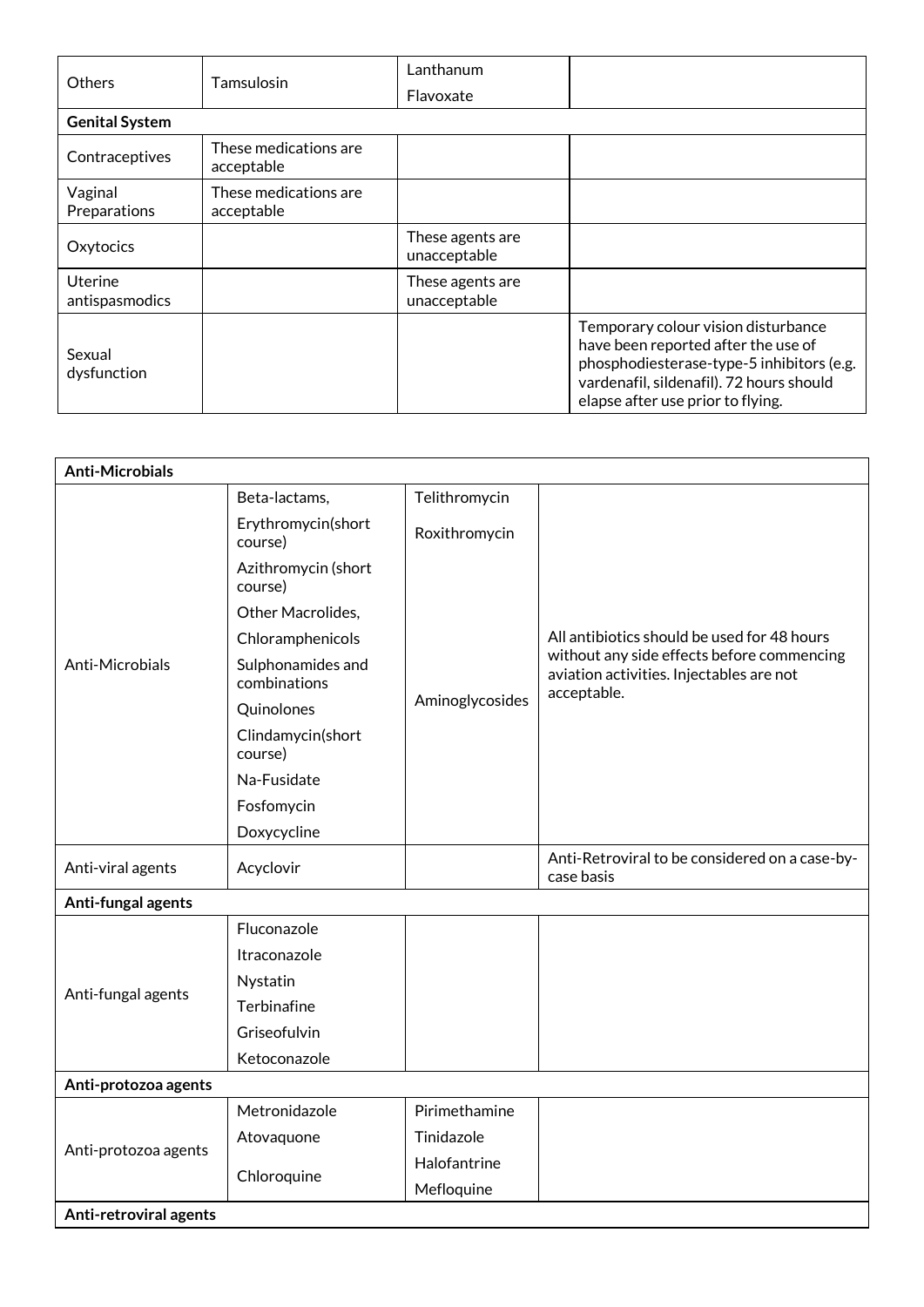|                                                       | Zizovudine          |            |                                        |
|-------------------------------------------------------|---------------------|------------|----------------------------------------|
|                                                       | Retrovir            |            |                                        |
| Nucleoside Reverse                                    | Lamivudine          |            |                                        |
| Transcriptase                                         | Didanosine          | Efavirenz  | Initially-monthly FBC for 6 months     |
| Inhibitors (NRTI's)                                   | Abacavir            |            |                                        |
|                                                       | Emtricitabine       |            |                                        |
|                                                       | Tenofovir           |            |                                        |
| Non-Nucleoside<br>Reverse Transcriptase<br>Inhibitors | Nevirapine          |            | Initially-ALT & AST - 2 weeks, 6 weeks |
|                                                       | Atazanavir          | Indinavir  |                                        |
| <b>Protease Inhibitors</b>                            | Lopinavir/Ritonavir |            |                                        |
| (PI)                                                  | Saquinavir          |            |                                        |
|                                                       | Nelfinavir          |            |                                        |
|                                                       | Raltegravir         |            |                                        |
|                                                       | Darunavir           |            |                                        |
| Others                                                | Etravirine          | Tipranavir |                                        |
|                                                       | Maraviroc           |            |                                        |
|                                                       | Amprenvir           |            |                                        |
|                                                       | Fosamprenavir       |            |                                        |
| <b>Fusion Inhibitors</b>                              | Fuzeon              |            |                                        |

| <b>Endocrine System</b> |             |                                                 |                     |            |                |                         |                                         |  |
|-------------------------|-------------|-------------------------------------------------|---------------------|------------|----------------|-------------------------|-----------------------------------------|--|
|                         | Oral        |                                                 | Insulin<br>Glargine |            | Oral           | Insulin                 |                                         |  |
| Anti-diabetic<br>agents | Metformin   |                                                 |                     |            | Glipizide      | Neutral                 |                                         |  |
|                         |             | Thiazolidenediones                              | Detemir             |            | Tolbutamide    | protamine               |                                         |  |
|                         | Pioglita    |                                                 |                     |            | Gliclazide     | Hagedorn                |                                         |  |
|                         |             | Rosiglitazone                                   |                     |            | Glibenclamide  | Premix                  |                                         |  |
|                         |             |                                                 | Glulisine           |            | Glimepiride    |                         | Refer to<br><b>Diabetic</b><br>Protocol |  |
|                         |             |                                                 |                     |            | Chlorpropamide |                         |                                         |  |
|                         |             |                                                 |                     |            | Repaglinide    |                         |                                         |  |
|                         | Acarbose:   |                                                 | Lispro              |            | Nateglinide    | analogues<br>(biphasic) |                                         |  |
|                         |             |                                                 |                     |            | Galvus         |                         |                                         |  |
|                         |             |                                                 |                     |            | Janumet        |                         |                                         |  |
|                         |             |                                                 |                     |            | Victoza        |                         |                                         |  |
| Thyroid                 | Thyroxine   |                                                 |                     |            |                |                         | Refer to<br>Protocol                    |  |
|                         |             | Carbimazole                                     |                     |            |                |                         |                                         |  |
| Parathyroid             | acceptable  | Corticosteroids, only low<br>dose Prednisone is |                     |            | Calcitonin,    |                         | Refer to<br>Protocol                    |  |
| <b>Hormones</b>         |             |                                                 |                     |            |                |                         |                                         |  |
| Androgens and           |             | Testosterone                                    |                     | Metenolone |                |                         |                                         |  |
|                         | Mesterolone |                                                 |                     |            |                |                         |                                         |  |
| Anabolic steroids       |             | Oestrogens<br>Progestogens                      |                     | Nandrolone |                |                         |                                         |  |
|                         |             |                                                 |                     |            |                |                         |                                         |  |
|                         | Tibolone    |                                                 |                     |            |                |                         |                                         |  |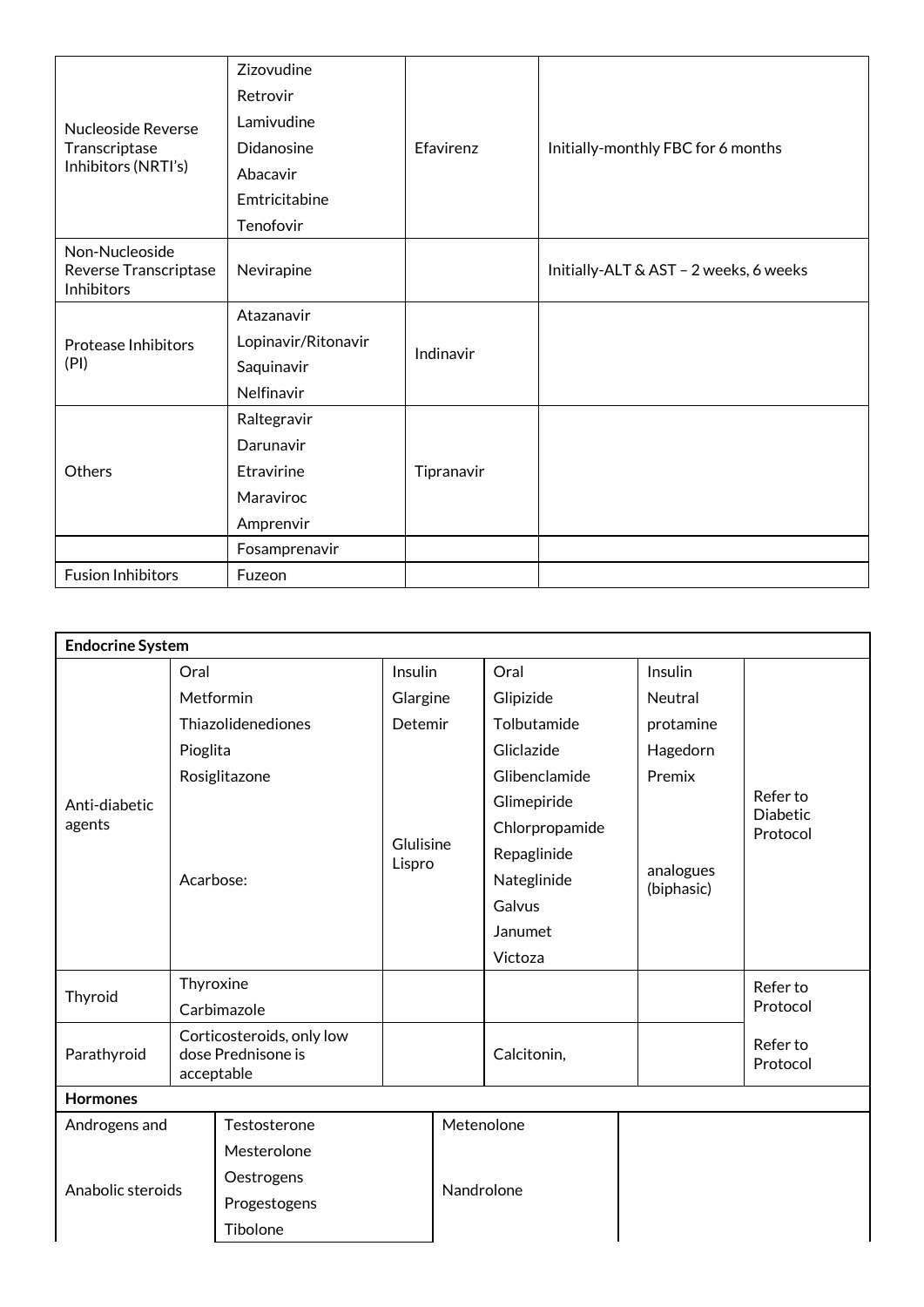| <b>Tropic Hormones</b>                             | Clomiphene                  |                              | Injectables and implants                      |  |                                                                                                                         |                                                                                                                                  |  |
|----------------------------------------------------|-----------------------------|------------------------------|-----------------------------------------------|--|-------------------------------------------------------------------------------------------------------------------------|----------------------------------------------------------------------------------------------------------------------------------|--|
| Hormone Inhibitors                                 | Tamoxifen<br>Anastrazole    |                              |                                               |  | Case-by-case basis and 3 months<br>stabilisation period required.                                                       |                                                                                                                                  |  |
| <b>Vitamins, Tonics, Minerals and Electrolytes</b> |                             |                              |                                               |  |                                                                                                                         |                                                                                                                                  |  |
| <b>Vitamins</b>                                    |                             | These agents are acceptable. |                                               |  |                                                                                                                         | In general, pilots, cabin crew, and<br>ATC shall not exceed the<br>Recommended Daily Allowances<br>for these products.           |  |
| <b>Tonics</b>                                      |                             |                              | Alcohol based<br>combinations<br>unacceptable |  |                                                                                                                         |                                                                                                                                  |  |
| Minerals and<br>electrolytes                       | These agents are acceptable |                              |                                               |  | In general, pilots, cabin crew, and<br>ATC should not exceed the<br>Recommended Daily Allowances<br>for these products  |                                                                                                                                  |  |
| Amino-Acids                                        |                             | These agents are acceptable  |                                               |  | In general, pilots, cabin crew, and<br>ATCs should not exceed the<br>Recommended Daily Allowances<br>for these products |                                                                                                                                  |  |
| Cytostatics                                        |                             |                              |                                               |  |                                                                                                                         |                                                                                                                                  |  |
| Immunological                                      |                             |                              |                                               |  |                                                                                                                         |                                                                                                                                  |  |
| Immunosuppressant's                                |                             |                              |                                               |  |                                                                                                                         |                                                                                                                                  |  |
| Immunostimulants                                   |                             |                              |                                               |  |                                                                                                                         |                                                                                                                                  |  |
| <b>Chelating agents, Ion exchange Preparations</b> |                             |                              |                                               |  |                                                                                                                         |                                                                                                                                  |  |
| Chelating agents, Ion<br>exchange                  |                             |                              | These agents are<br>unacceptable              |  |                                                                                                                         |                                                                                                                                  |  |
| Preparations                                       |                             |                              |                                               |  |                                                                                                                         |                                                                                                                                  |  |
| <b>Biological</b>                                  |                             |                              |                                               |  |                                                                                                                         |                                                                                                                                  |  |
|                                                    |                             |                              |                                               |  |                                                                                                                         | No aviation-related duties<br>for 24 hours after receiving<br>the following vaccinations<br>(primary and boosters):              |  |
|                                                    |                             |                              |                                               |  |                                                                                                                         | Adult diphtheria and<br>tetanus                                                                                                  |  |
|                                                    |                             |                              |                                               |  |                                                                                                                         | Poliomyelitis                                                                                                                    |  |
|                                                    |                             |                              |                                               |  |                                                                                                                         | Hepatitis A & B                                                                                                                  |  |
|                                                    |                             |                              |                                               |  |                                                                                                                         | Measles, mumps, rubella                                                                                                          |  |
|                                                    |                             |                              |                                               |  |                                                                                                                         | Yellow fever                                                                                                                     |  |
|                                                    |                             | Immunisation regimens are    |                                               |  |                                                                                                                         | Typhoid                                                                                                                          |  |
| Biological                                         |                             | acceptable                   |                                               |  |                                                                                                                         | <b>Tuberculosis (Mantoux Test</b><br>or Bacille Calmette-Guerin);                                                                |  |
|                                                    |                             |                              |                                               |  |                                                                                                                         | Influenza                                                                                                                        |  |
|                                                    |                             |                              |                                               |  |                                                                                                                         | Varicella                                                                                                                        |  |
|                                                    |                             |                              |                                               |  |                                                                                                                         | Meningococcal                                                                                                                    |  |
|                                                    |                             |                              |                                               |  |                                                                                                                         | Pneumococcal                                                                                                                     |  |
|                                                    |                             |                              |                                               |  |                                                                                                                         | Cholera.                                                                                                                         |  |
|                                                    |                             |                              |                                               |  |                                                                                                                         | After receiving the<br>following immunisations<br>(primary and boosters)<br>there should be no aviation-<br>related duties for a |  |